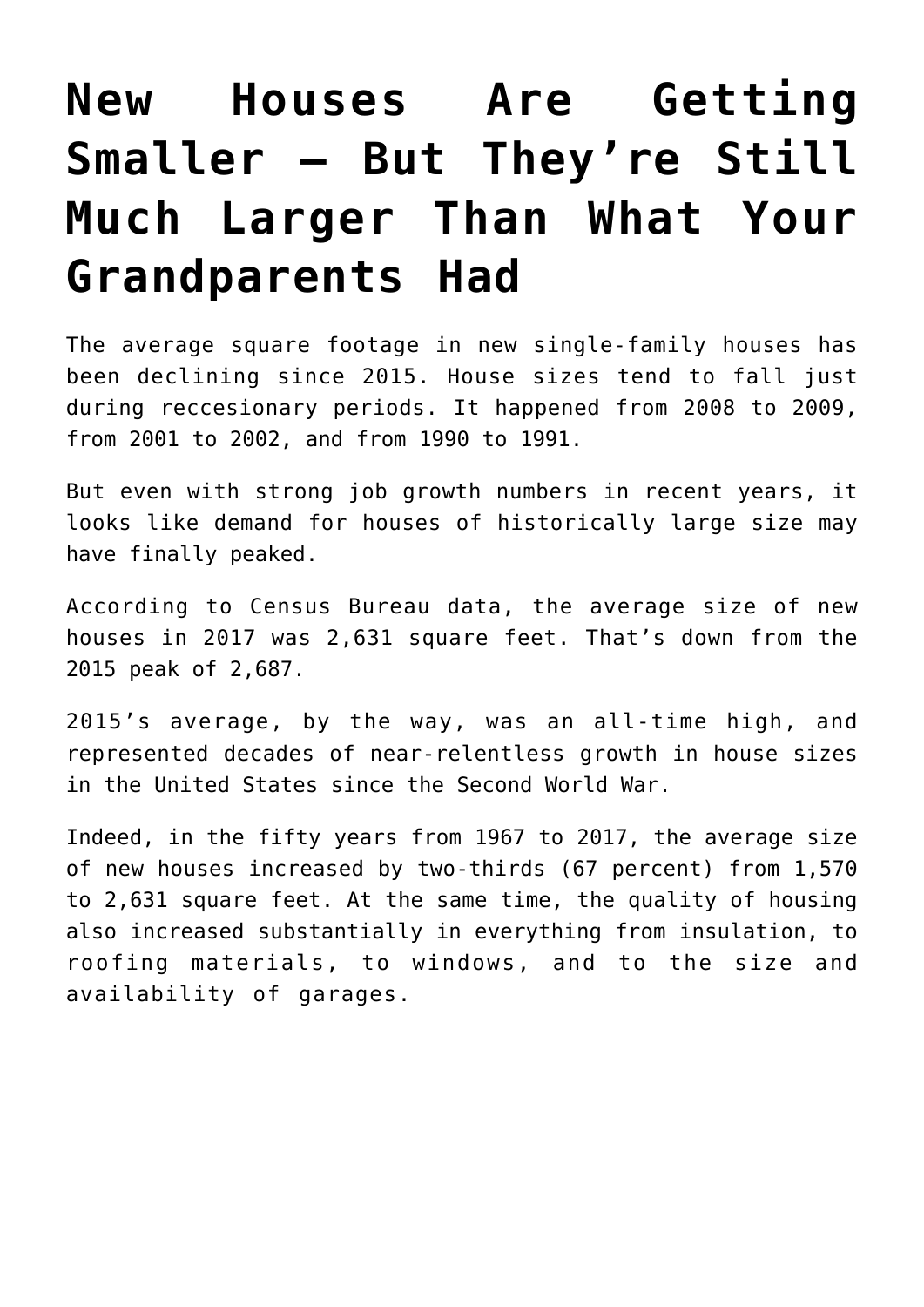Source: Department of Labor, Census Bureau, HUD.[1](https://mises.org/wire/new-houses-are-getting-smaller-%E2%80%94-theyre-still-much-larger-what-your-grandparents-had#footnote1_d3xquq7)

Meanwhile, the size of American households during this period *decreased 22 percent* from 3.28 to 2.54 people. Needless to say, the amount of square footage *per person* has expanded greatly over the past fifty years. (Square footage in new multifamily construction [has also increased.](https://mises.org/wire/american-houses-keep-getting-bigger-%E2%80%94-and-so-does-american-debt))

And yet, we continue to hear in survey data that Americans are "overworked," "stressed out," and pushed to the limit when it comes to paying for living space. If that's the case, why do so many Americans continue to buy new housing that's more than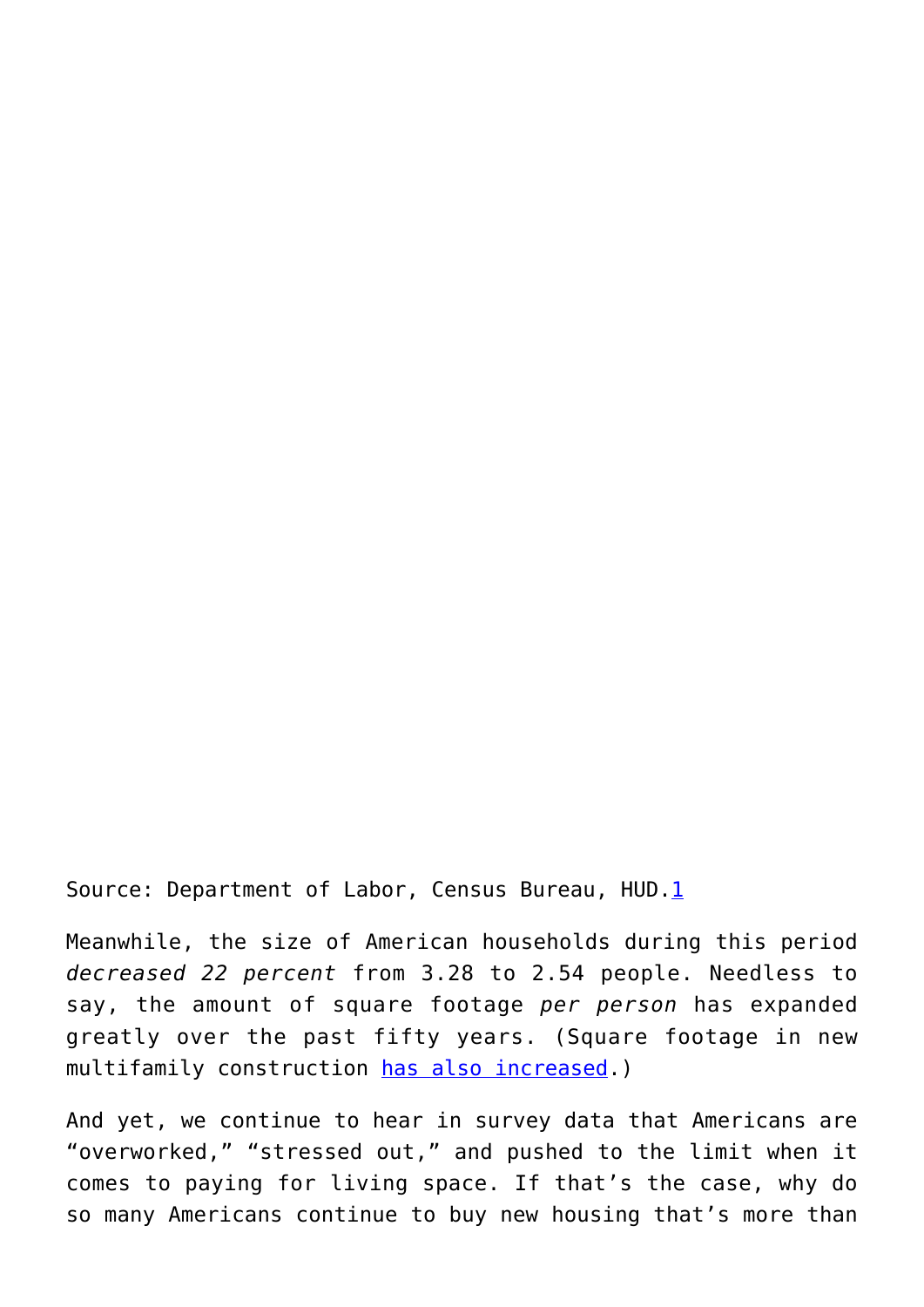50 percent larger than what their parents grew up in?

*Part* of it is a matter of demonstrated preference versus what they say in surveys. The demonstrated behavior or many people is simply that they prefer more house to less, even if it means more stress in making that mortgage payment every month. Another factor is the low-low mortgage rates that continue to be available to a great many borrowers. Sure, that extra 500 square feet above and beyond what your dad shared with 3 siblings might be a bit much, but if you can spread the payments out over 30 years, why not just get it?

## **How Government Policy Led to a Codification of Larger, More Expensive Houses**

But there are other factors as well. In recent decades, local governments have continued to ratchet up mandates as to how many units can be built per acre, and what size those new houses can be. As *The [Washington Post](https://www.washingtonpost.com/realestate/downsizing-the-american-dream-the-new-trend-toward-missing-middle-housing/2019/02/13/0f6d0568-232b-11e9-81fd-b7b05d5bed90_story.html?noredirect=on&utm_term=.5f875c74a033)* [reported last month,](https://www.washingtonpost.com/realestate/downsizing-the-american-dream-the-new-trend-toward-missing-middle-housing/2019/02/13/0f6d0568-232b-11e9-81fd-b7b05d5bed90_story.html?noredirect=on&utm_term=.5f875c74a033) various government regulations and fees, such as "impact fees," which are the same regardless of the size of the unit, "incentivize developers to build big." *The Post* continues, "if zoning allows no more than two units per acre, the incentive will be to build the biggest, most expensive units possible."

Moreover, community groups opposed to anything that sounds like "density" or "upzoning" will use the power of local governments to crush developer attempts to build more affordable housing. However, as *The Post* notes, at least one developer has found "where his firm has been able to encourage cities to allow smaller buildings the demand has been strong. For those building small, demand doesn't seem to be an issue."

Many involved in home sales likely won't be shocked to hear this. In many markets, it's the [mid-priced homes that sell the](https://www.forbes.com/sites/pamdanziger/2018/04/17/real-estate-market-is-hot-except-at-the-high-end-disruption-coming-in-the-luxury-home-market/#34e578f23b5a) [fastest](https://www.forbes.com/sites/pamdanziger/2018/04/17/real-estate-market-is-hot-except-at-the-high-end-disruption-coming-in-the-luxury-home-market/#34e578f23b5a). In the Denver metro area, for example, homes priced in the \$300,000-400,000 range are quickly snapped up. But luxury homes coming in around \$700,000 or a million dollars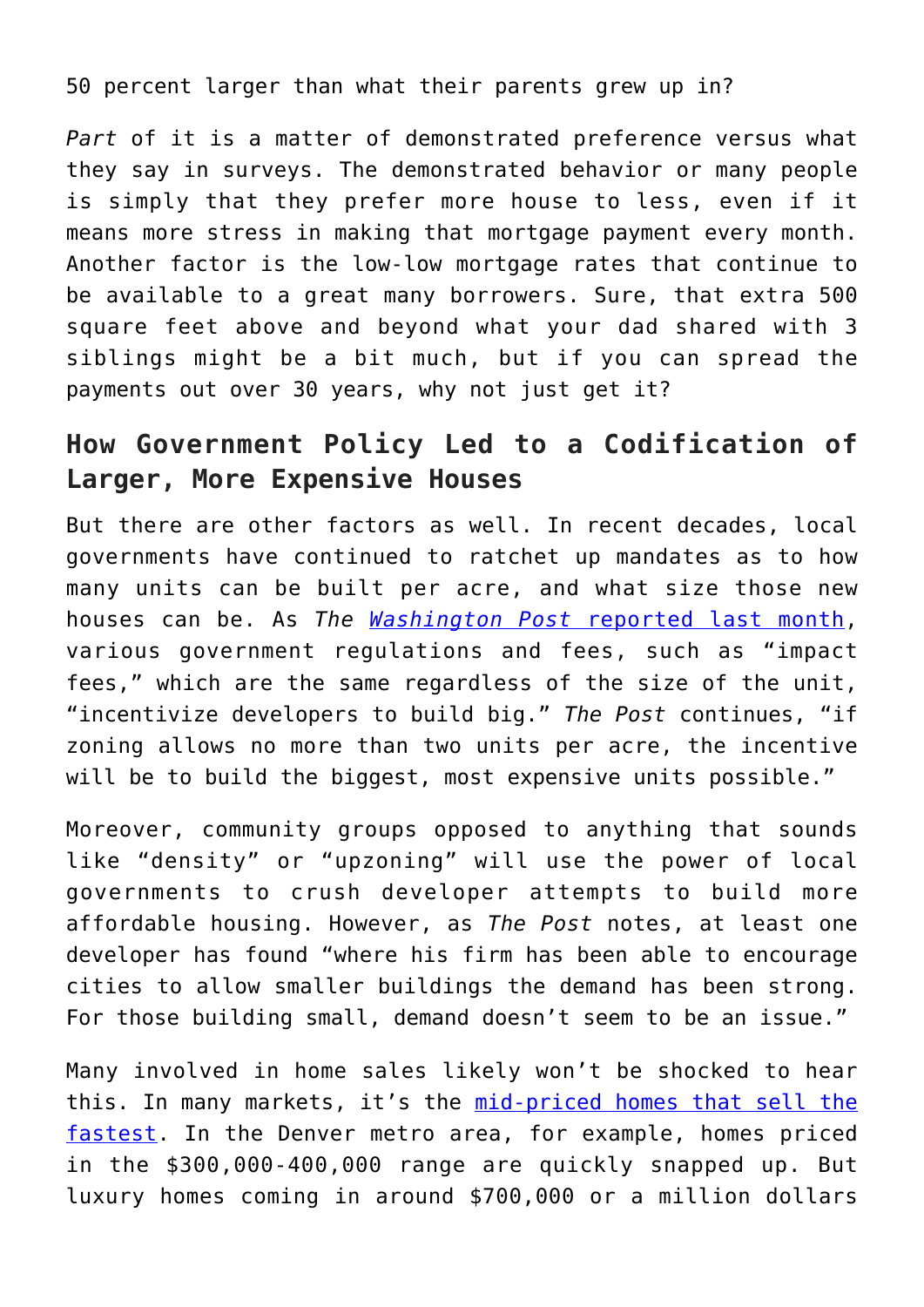can languish. Indeed, the *Washington Post* article features a Denver-area couple who were delighted to buy a new downsized 1,400 square foot house for \$257,000.

As much as existing homeowners and city planners would love to see nothing but upper middle-class housing with three-car garages along every street, the fact is that not everyone can afford this sort of housing. But that doesn't mean people in the middle can only afford a shack in a shanty town either  $$ so long as governments will *allow* more basic housing to be built.

Local housing has become so inflexible as a combination of a variety of historical trends which later become nearly set in stone thanks to government policy. We have seen this at work as decades of federal housing policy has worked to encourage ever-larger debt loads which in turn leads to larger houses as well. Eventually, this sort of housing — and the sort of people who live in it — reach a critical mass politically. The people who live in the larger houses then want to make sure that the "character of the neighborhood" is preserved — by force of law — which ends up excluding new types of more economical housing. This doesn't necessarily mean apartment buildings, of course. It can simply mean smaller, more simple single-family housing. But once existing homeowners begin to dominate the local political process, the deck becomes stacked against new homeowners who can only afford basic housing that the old-timers don't want to see.

The result is an ossified housing policy designed to reinforce existing housing, while denying new types of housing that is perhaps more suitable to smaller households and a more stagnant economic environment.

Eventually, though, something has to give. Either governments persist indefinitely with restrictions on "undesirable" housing — which means housing costs skyrocket — or local governments finally start to allow builders to build housing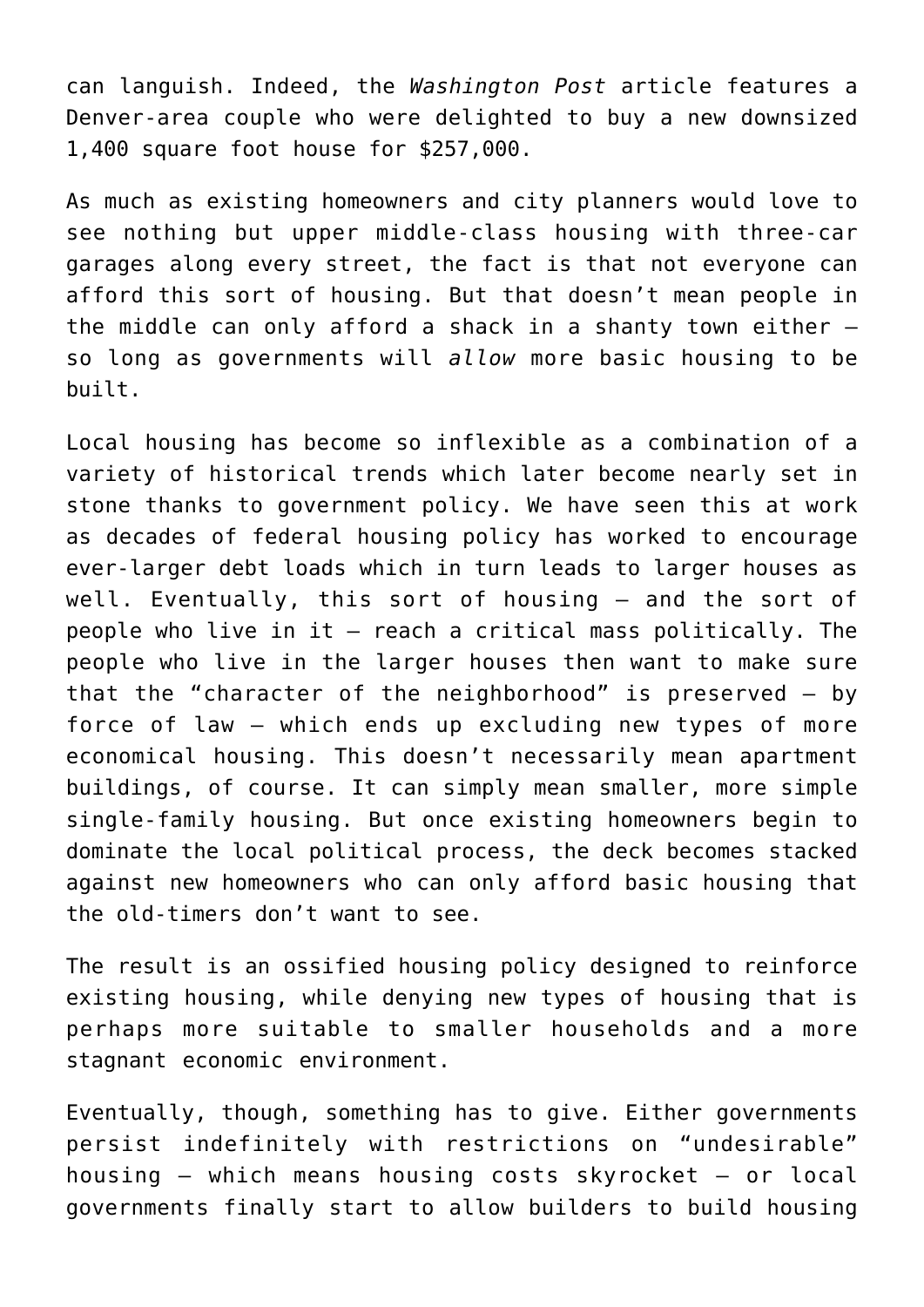more appropriate to the needs of the middle class.

For now, the results have been spotty. But where developers are allowed to actually build for a middle-class clientele, it looks like there's plenty of demand.

## **Not Really Downsizing**

The Post's article covering this downsizing phenomena is titled "Downsizing the American Dream," but this represents nothing that might be called a downsizing when compared to the alleged Golden Age of the American Dream in postwar America.

After all, by the standards of the 1950s and 1960s, the new "smaller" houses remain large and luxurious by comparison. According to [a 1956 report by the US Department of Labor](https://fraser.stlouisfed.org/files/docs/publications/bls/bls_1231_1958.pdf), "The 2-bedroom, 1-bathroom house,with less than a thousand square feet of floor area … typified new houses in 1950."

Keep in mind, moreover, that the [average household size](https://www.census.gov/population/socdemo/hh-fam/tabHH-6.pdf) in 1950 was 3.37 (compared to 2.62 in 2000). Those two bedrooms and that one bathroom in 1950 say a lot more traffic than would typically be the case today.

House-sizes grew considerably into the 1960s, but even those homes — which were often three-bedroom two-bathroom houses for families with children — still came in around 1,500 square feet well into the 1970s.

Today, the average new house has more than 1,000 square feet than a home of the 1960s — often housing no more than a couple and its dog.

But do new home buyers need all that house? It's hard to know since housing production is caught up in a complex web of government financing, government regulation, and neighborhood NIMBYism.

To know the answer, we'd have to allow developers to build less-expensive housing, but that would require a great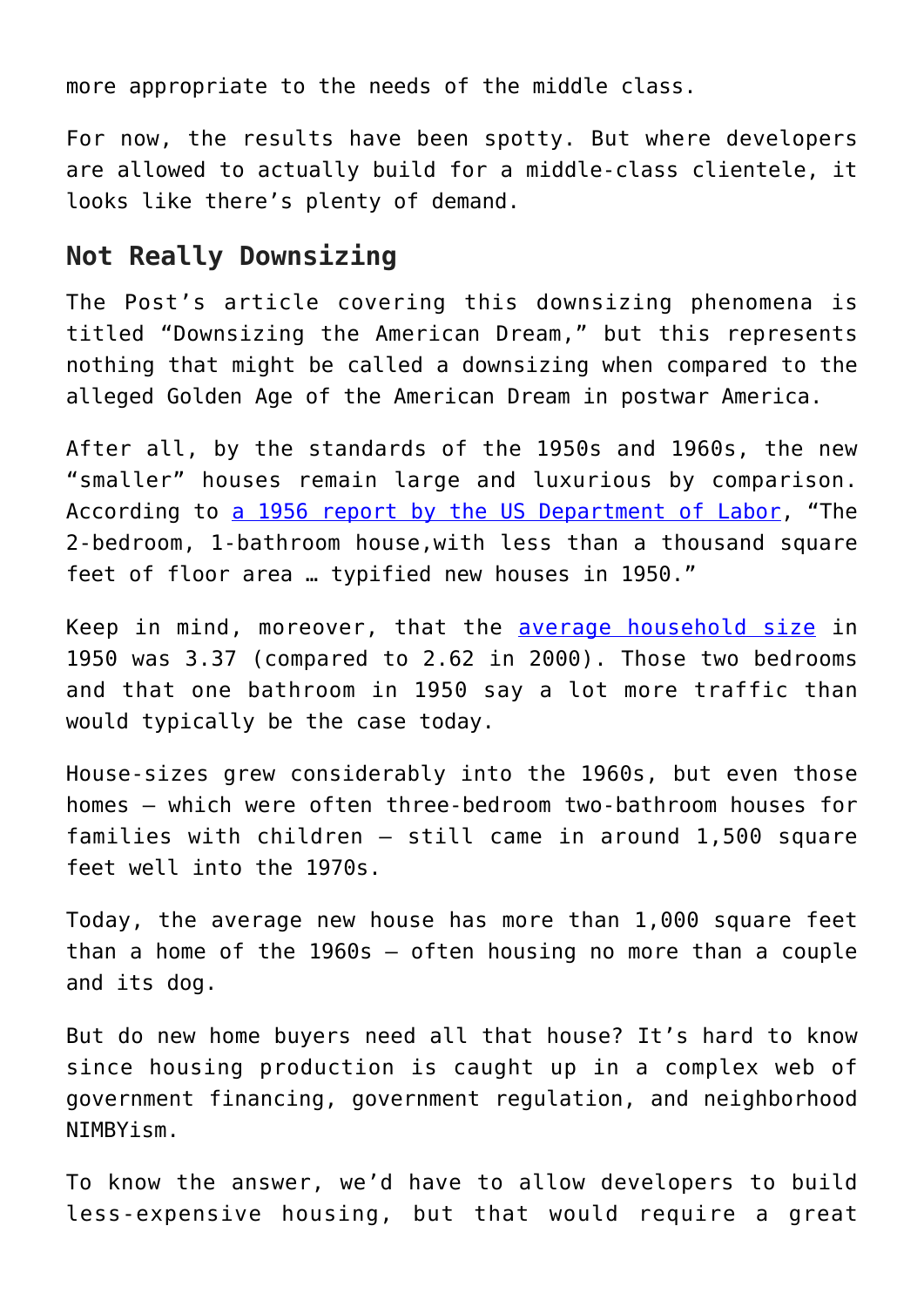simplification of the political and regulatory processes developers must deal with. Expectations for housing have changed so much over the past fifty years, it's hard to imagine a return to what households of the past would have considered to be normal, middle-class housing.

It would be an interesting experiment, though: would city planners and neighborhood groups welcome a developer who planned to build a neighborhood of 1950s retro housing? That is: new two-bedroom, one-bathroom houses of 1,000 square feet? (They'd have to exclude the asbestos siding typical of the time, and the terrible insulation of the time would need to be replaced with something more modern.)

It would be interesting to see someone try it.

[1.](https://mises.org/wire/new-houses-are-getting-smaller-%E2%80%94-theyre-still-much-larger-what-your-grandparents-had#footnoteref1_d3xquq7) The historical data has been compiled from three srouces. Since 1973, see "Median and Average Square Feet of Floor Area in New Single-Family Houses Completed" from the Census Bureau ([https://www.census.gov/construction/chars/pdf/squarefee](https://www.census.gov/construction/chars/pdf/squarefeet.pdf) [t.pdf](https://www.census.gov/construction/chars/pdf/squarefeet.pdf)). 1960s data is from "Characteristics of Single-Family Homes: 1969," a joint report of HUD and the Census Bureau ([https://www.huduser.gov/Publications/pdf/HUD-11675\\_v2.p](https://www.huduser.gov/Publications/pdf/HUD-11675_v2.pdf) [df](https://www.huduser.gov/Publications/pdf/HUD-11675_v2.pdf)). 1950s and 1940 data is from "New Housing and its Materials, 1940-1956" from the US Dept. of Labor. ([https://fraser.stlouisfed.org/files/docs/publications/b](https://fraser.stlouisfed.org/files/docs/publications/bls/bls_1231_1958.pdf) [ls/bls\\_1231\\_1958.pdf\)](https://fraser.stlouisfed.org/files/docs/publications/bls/bls_1231_1958.pdf)

*This [article](https://mises.org/wire/new-houses-are-getting-smaller-%E2%80%94-theyre-still-much-larger-what-your-grandparents-had) was republished with permission from the Mises Institute.*

*Dear Readers,*

—

*Big Tech is suppressing our reach, refusing to let us advertise and squelching our ability to serve up a steady*